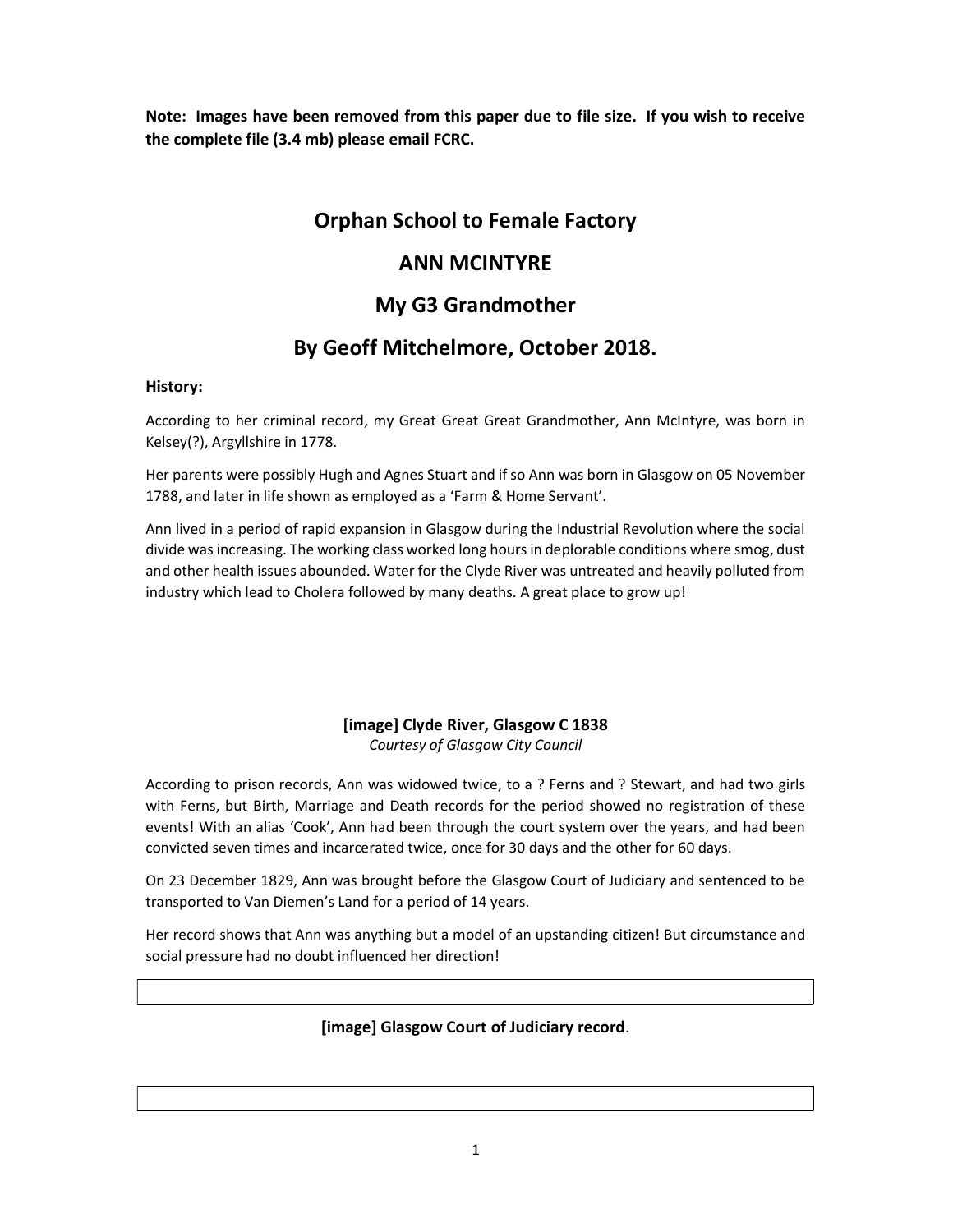# [image] Glasgow Prison record.

| <b>PRISONER NUMBER:</b>  | 37                                |
|--------------------------|-----------------------------------|
| NAME:                    | Ann Mac Intyre or Stewart or Fern |
| <b>NATIVE PLACE:</b>     | Kelsey, Argylshire                |
| <b>TRADE or CALLING:</b> | Farm & Home Servant               |
| AGE:                     | 43 years                          |
| <b>HEIGHT:</b>           | 5 feet, one & 3⁄4 inches          |
| <b>RELIGION:</b>         | Protestant                        |
| <b>SCHOOLING:</b>        | Read but not Write                |
| CRIME:                   | <b>Receiving Stolen Goods</b>     |
| <b>WHERE CONVICTED:</b>  | <b>Glasgow Court of Judiciary</b> |
| WHEN:                    | 23rd December 1829                |
| TERM:                    | 14 years                          |
| <b>RECORD:</b>           | 7 Times convicted,                |
|                          | 60 Days & 30 Days                 |
|                          |                                   |

Summary Transcription of Records.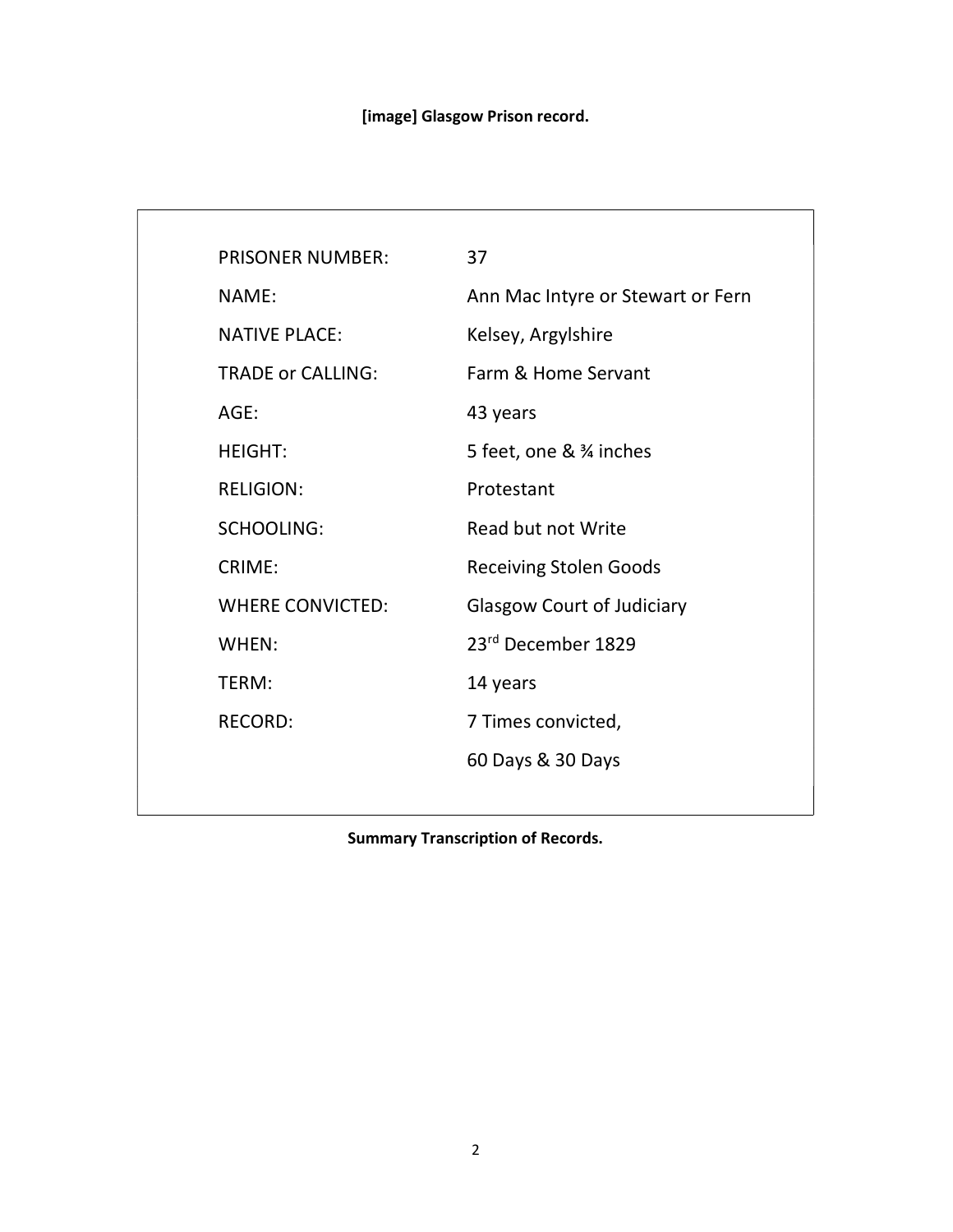### Transportation to Van Diemen's Land:

Ann and her two daughters, Julia (6) and Martha (4), were transported from Glasgow on 17 May 1830 and embarked from Spithead, England, bound for Van Diemen's Land aboard the 424 ton, sailing ship, Mellish, captained by C Cawley, on 27 May 1830. The Calcutta built ship, with 35 crew, had on board 14 Free women with 45 children and 115 female prisoners with 10 children.

## [image] Mellish Ship.

### Courtesy National Library of Australia.

The Mellish arrived in Hobart Town on 22 September 1830, 118 days after embarkation, the only report on Ann during the trip was that of indifference and that there were children with her. Records later confirmed the presence of two children accompanying Ann on her transportation to Van Diemen's Land.

## [image} Ship - Character and Behaviour Report.

When the Mellish arrived in Hobart Town, Ann, was assigned to Mr L Hodgson, Ann being classified as a farm and home servant.

### [image] Assignment Record.

Within 14 days of arriving in the Colony at the end of 1830, Ann was charged with drunkenness whilst in 'Service' to Collins and received 40 days in the cells in the Cascades Female Factory. This was to be the pattern of her offending for the next six years, in and out of the Court system, before receiving her Ticket of Leave.

### [image] Cascades' Female Factory 1892

Courtesy UTas ePrints - University of Tasmania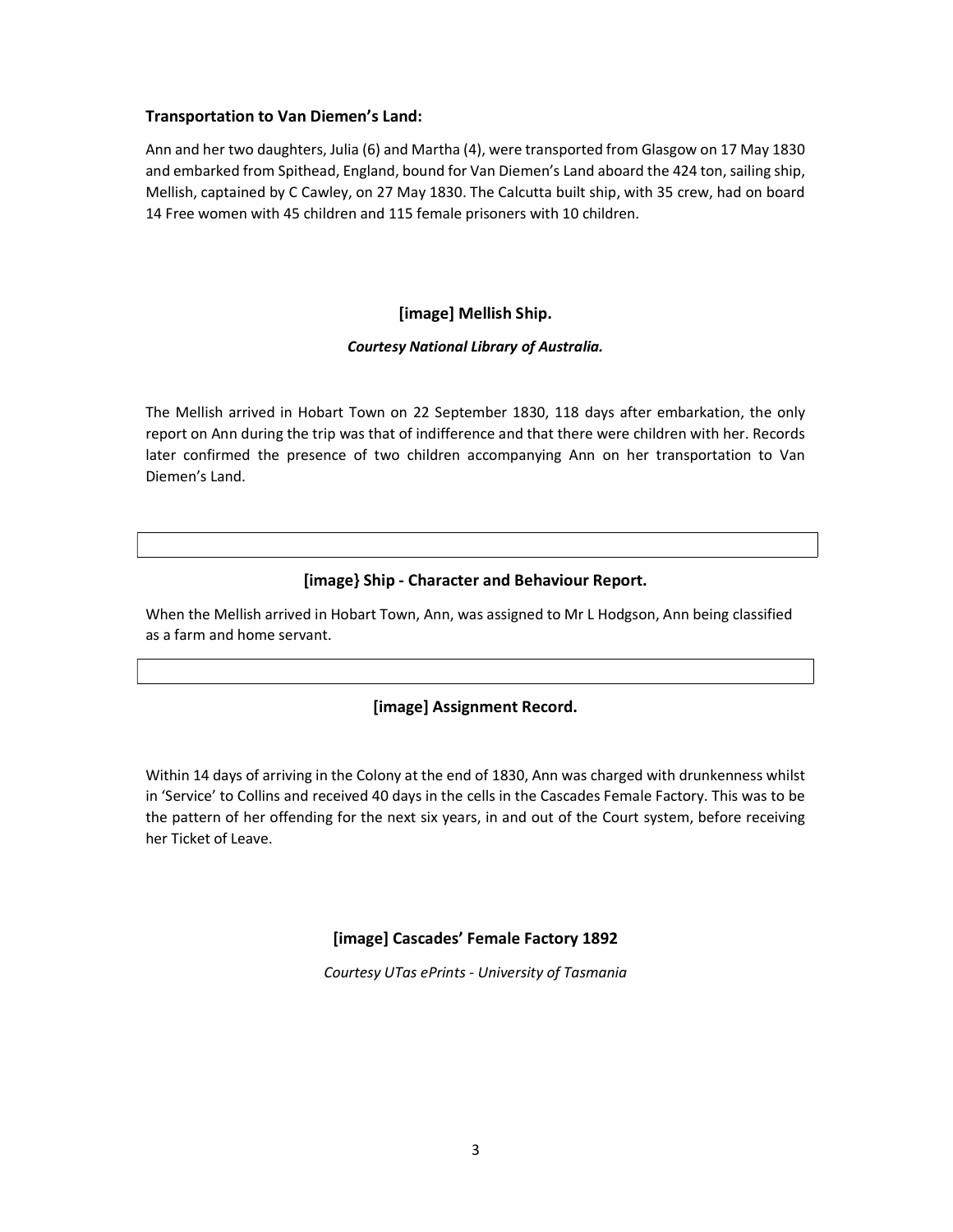### Punishment in Van Diemen's Land:

The following is a copy of Ann's charge sheet for the six years from mid-1830 to mid-1836.

## [image] Ann McIntyre - Charge Sheet. ANN McINTYRE

## 23/12/1829 Convicted 14 years Departed Britain aboard MELISH 23/09/1830 Arrived Hobart Town VDL aboard MELLISH

| Date       | 07/10/1830                                                              |
|------------|-------------------------------------------------------------------------|
| Charged by | Collins                                                                 |
| Charge     | Drunk in service                                                        |
| Sentence   | Cells for 40 days & then to be returned to her Service                  |
| Prosecutor | <b>Principal Superintendent</b>                                         |
| Date       | 15/11/1830                                                              |
| Charged by | <b>Fitches</b>                                                          |
| Charge     | Disorderly conduct and taking wine belonging to her mistress            |
| Sentence   | Cell on bread & water for 6 days and placed in Crime Class.             |
| Prosecutor | <b>Principal Superintendent</b>                                         |
| Date       | 04/06/1831                                                              |
| Charged by | Female Orphan School (a stately mansion in Davey Street, Hobart Town??) |
| Charge     | Absent from her service last night without leave                        |
| Sentence   | Cell on Bread & Water for 6 days and returned to her Service.           |
| Prosecutor | <b>Principal Superintendent</b>                                         |
| Date       | 16/08/1831                                                              |
| Charged by | Female Orphan School                                                    |
| Charge     | Drunkenness in her service at Orphanage                                 |
| Sentence   | Two months in the Crime Class in the Factory                            |
| Prosecutor | <b>Principal Superintendent</b>                                         |
| Date       | 24/12/1831                                                              |
| Charged by | J E Cox                                                                 |
| Charge     | Drunkenness having recently been released from the Factory              |
| Sentence   | Cells for 10 days                                                       |
| Prosecutor | <b>Principal Superintendent</b>                                         |
| Date       | 06/02/1832                                                              |
| Charged by | Dowsett                                                                 |
| Charge     | Insolent remarks to PS relative to her return to Service                |
| Sentence   | Cell on bread & water for 10 days                                       |
| Prosecutor | <b>Principal Superintendent</b>                                         |
| Date       | 06/03/1832                                                              |
| Charged by | <b>Harris</b>                                                           |
| Charge     | Absence from her Service                                                |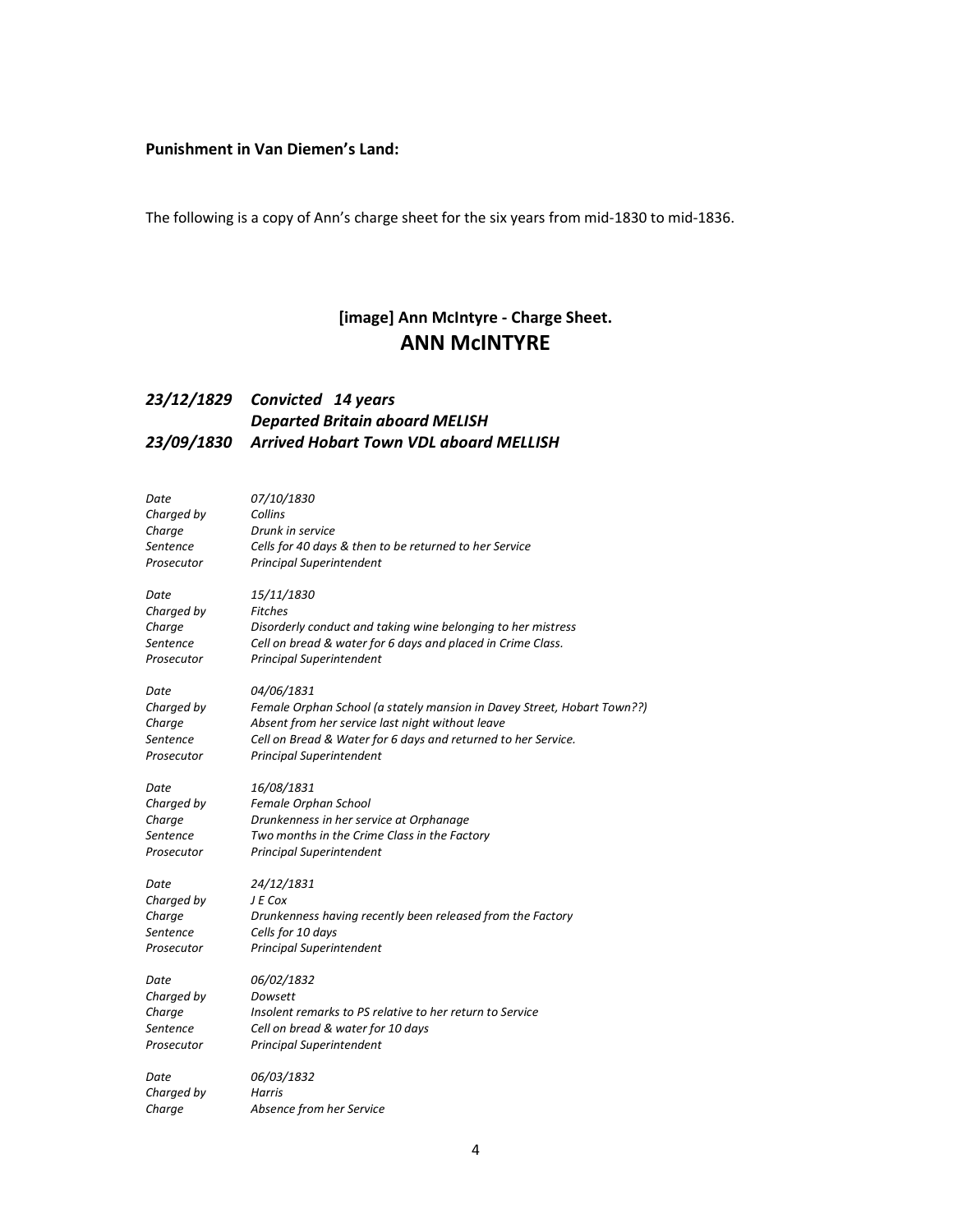| Sentence<br>Prosecutor | Admonished and returned to service of Harris<br><b>Principal Superintendent</b>           |
|------------------------|-------------------------------------------------------------------------------------------|
| Date<br>Charged by     | 07/03/1832<br>Harris                                                                      |
| Charge                 | Charged by for drunkenness yesterday afternoon                                            |
| Sentence               | Cells for 6 days and returned to service of Harris                                        |
| Prosecutor             | Principal Superintendent                                                                  |
| Date                   | 29/03/1832                                                                                |
| Charged by             | Harris                                                                                    |
| Charge                 | Drunkenness and AWOL                                                                      |
| Sentence<br>Prosecutor | Cell for 3 days & returned to service<br><b>Principal Superintendent</b>                  |
| Date                   | 16/04/1832                                                                                |
| Charged by             | Solomon                                                                                   |
| Charge                 | Reported by of being out after hours<br>Returned to service                               |
| Sentence<br>Prosecutor | <b>Principal Superintendent</b>                                                           |
|                        |                                                                                           |
| Date                   | 17/04/1832                                                                                |
| Charged by             | Solomon                                                                                   |
| Charge                 | Charged with insolence to her master, Solomon, and for absenting herself from her service |
| Sentence               | To be placed in the Crime Class in the Factory                                            |
| Prosecutor             | <b>Principal Superintendent</b>                                                           |
|                        |                                                                                           |
| Date                   | 28/08/1832                                                                                |
| Charged by<br>Charge   | Rocher?<br>Brought before the Principal Superintendent                                    |
| Sentence               | Returned to the Factory as there was no person appointed to prosecute                     |
| Prosecutor             | Principal Superintendent                                                                  |
| Date                   | 05/11/1832                                                                                |
| Charged by             | <b>Biggins</b>                                                                            |
| Charge                 | Reported drunkenness                                                                      |
| Sentence<br>Prosecutor | Crime Class for 4 months<br>Principal Superintendent                                      |
|                        |                                                                                           |
| Date                   | 01/03/1833                                                                                |
| Charged by<br>Charge   | Henry<br><b>Absent Without Leave</b>                                                      |
| Sentence               | Cell for 6 days                                                                           |
| Prosecutor             | J Spode, Principal Superintendent                                                         |
|                        |                                                                                           |
| Date                   | 19/03/1833                                                                                |
| Charged by             | Presnel                                                                                   |
| Charge                 | Charged with Disobedience of Orders                                                       |
| Sentence<br>Prosecutor | One month at the Factory<br><b>Principal Superintendent</b>                               |
|                        |                                                                                           |
| Date                   | 03/04/1833                                                                                |
| Charged by             | <b>Stone</b>                                                                              |
| Charge                 | Charged by for absenting herself for 4 days without leave                                 |
| Sentence               | <b>Returned to Criminal Class</b>                                                         |
| Prosecutor             | <b>Principal Superintendent</b>                                                           |
| Date                   | 25/10/1833                                                                                |
| Charged by             | Luttrell                                                                                  |
| Charge                 | <b>Drunkenness</b>                                                                        |

5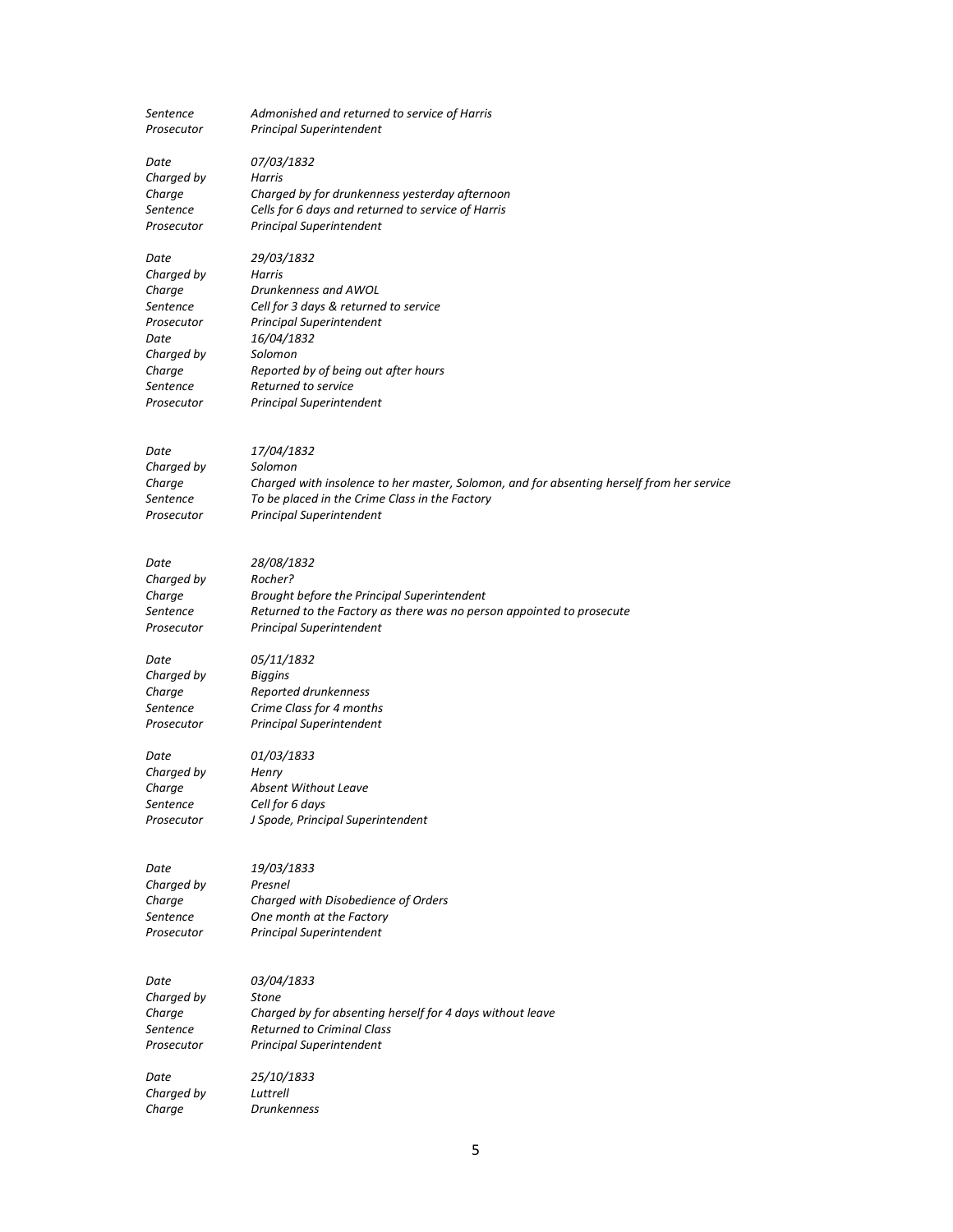| Sentence<br>Prosecutor | 1 month at the wash tub at the Factory<br>Principal Superintendent            |
|------------------------|-------------------------------------------------------------------------------|
| Date                   | 29/11/1833                                                                    |
| Charged by             | Edwards                                                                       |
| Charge                 | <b>Drunkenness</b>                                                            |
| Sentence               | 6 weeks at the wash tub at the Factory                                        |
| Prosecutor             | Principal Superintendent                                                      |
| Date                   | 21/01/1834                                                                    |
| Charged by             | Robinson                                                                      |
| Charge                 | Drunkenness & AWOL                                                            |
| Sentence               | 4 hours in the Stocks                                                         |
| Prosecutor             | Principal Superintendent                                                      |
| Date                   | <i>04/02/1834</i>                                                             |
| Charged by             | Robinson                                                                      |
| Charge                 | Drunkenness and insolence to her mistress                                     |
| Sentence               | 2 months at the Wash Tub and assistance in the interior?                      |
| Prosecutor             | <b>Principal Superintendent</b>                                               |
| Date                   | 26/05/1834                                                                    |
| Charged by             | O'Connor                                                                      |
| Charge                 | Drunkenness and violence of temper and leaving her service without permission |
| Sentence               | Placed in 2nd Class, House of Corrections for Females for 2 calendar months   |
| Prosecutor             | <b>Principal Superintendent</b>                                               |
| Date                   | 01/09/1834                                                                    |
| Charged by             | Turner                                                                        |
| Charge                 | <b>Drunkenness</b>                                                            |
| Sentence               | Crime Class for 2 months                                                      |
| Prosecutor             | <b>Principal Superintendent</b>                                               |
| Date                   | 02/02/1835                                                                    |
| Charged by             | Dixon                                                                         |
| Charge                 | Drunkenness                                                                   |
| Sentence               | Cells for 6 days                                                              |
| Prosecutor             | <b>Principal Superintendent</b>                                               |
| Date                   | 05/03/1835                                                                    |
| Charged by             | Donahoo                                                                       |
| Charge                 | <b>Drunkenness</b>                                                            |
| Sentence               | Cell on bread & water for 6 days                                              |
| Prosecutor             | Principal Superintendent                                                      |
|                        |                                                                               |
| Date                   | 23/03/1835                                                                    |
| Charged by             | Athorne                                                                       |
| Charge<br>Sentence     | <b>Drunkenness</b><br>Crime Class for 2 months                                |
| Prosecutor             | <b>Principal Superintendent</b>                                               |
|                        |                                                                               |
| Date                   | 25/07/1835                                                                    |
| Charged by             | Logan                                                                         |
| Charge                 | Absence from her service without leave                                        |
| Sentence               | Reprimanded                                                                   |
| Prosecutor             | <b>Principal Superintendent</b>                                               |
| Date                   | 04/08/1835                                                                    |
| Charged by             | Logan                                                                         |
| Charge                 | Absence from her service without leave                                        |

6

Sentence Job of working cells for 1 month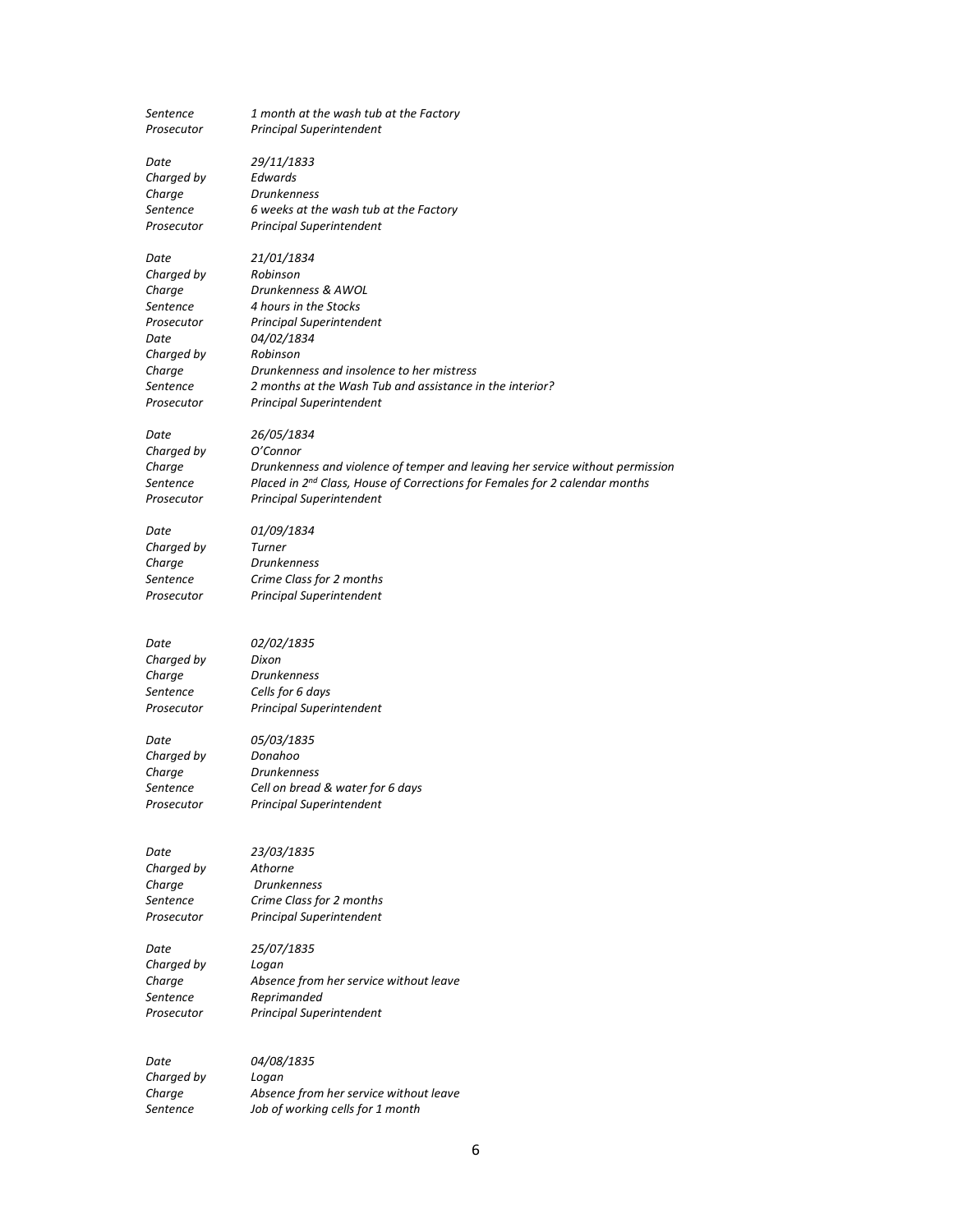Prosecutor Principal Superintendent

| Date<br>Charged by<br>Charge<br>Sentence<br>Prosecutor | 26/03/1836<br><b>Bonnier</b><br><b>Drunkenness</b><br>Cells for 1 weeks on bread & water and return her to the Factory<br><b>Principal Superintendent</b> |
|--------------------------------------------------------|-----------------------------------------------------------------------------------------------------------------------------------------------------------|
| Date                                                   | 13/04/1836                                                                                                                                                |
| Charged by                                             | Brown                                                                                                                                                     |
| Charge                                                 | <b>Drunkenness</b>                                                                                                                                        |
| Sentence                                               | Cell on bread & water for 14 days                                                                                                                         |
| Prosecutor                                             | <b>Principal Superintendent</b>                                                                                                                           |
| Date                                                   | 20/05/1836                                                                                                                                                |
| Charged by                                             | Dodds                                                                                                                                                     |
| Charge                                                 | Being in town without a pass and AWOL                                                                                                                     |
| Sentence                                               | Cell on bread & water for 14 days                                                                                                                         |
| Prosecutor                                             | W Champ                                                                                                                                                   |
| Date                                                   | 23/06/1836                                                                                                                                                |
| Charged by                                             | Wright                                                                                                                                                    |
| Charge                                                 | <b>Drunkenness</b>                                                                                                                                        |
| Sentence                                               | Cell on bread & water for 6 days & for refusing to go back to her Master when<br>desired by Principal Superintendent, an extra 1 Month in Crime Class     |
| Prosecutor                                             | <b>Principal Superintendent</b>                                                                                                                           |

### TICKET OF LEAVE GRANTED - JULY 1836

| Date       | 15/08/1836                                                                                                        |
|------------|-------------------------------------------------------------------------------------------------------------------|
| Charged by | <b>Ticket of Leave</b>                                                                                            |
| Charge     | <b>Drunkenness</b>                                                                                                |
| Sentence   | Admonished                                                                                                        |
| Prosecutor | C Driscoll                                                                                                        |
| Date       | 23/01/1837                                                                                                        |
| Charged by | <b>Ticket of Leave</b>                                                                                            |
| Charge     | Leaving her hired service before the expiration of her contract                                                   |
| Sentence   | Case dismissed                                                                                                    |
| Prosecutor | F Roper                                                                                                           |
| Date       | 16/12/1837                                                                                                        |
| Charged by | <b>Ticket of Leave</b>                                                                                            |
| Charge     | <b>Drunkenness</b>                                                                                                |
| Sentence   | 3 days in solitary cells                                                                                          |
| Prosecutor | W H B                                                                                                             |
| Date       | 10/09/1839                                                                                                        |
| Charged by | <b>Ticket of Leave</b>                                                                                            |
| Charge     | <b>Drunkenness</b>                                                                                                |
| Sentence   | 1-month hard labour, Female House of Corrections<br>Ticket of Leave suspended - Vide Lieu Gov Decision 13/09/1839 |
| Prosecutor | W H B                                                                                                             |
|            |                                                                                                                   |

### FREE BY SERVITUDE - DECEMBER 1843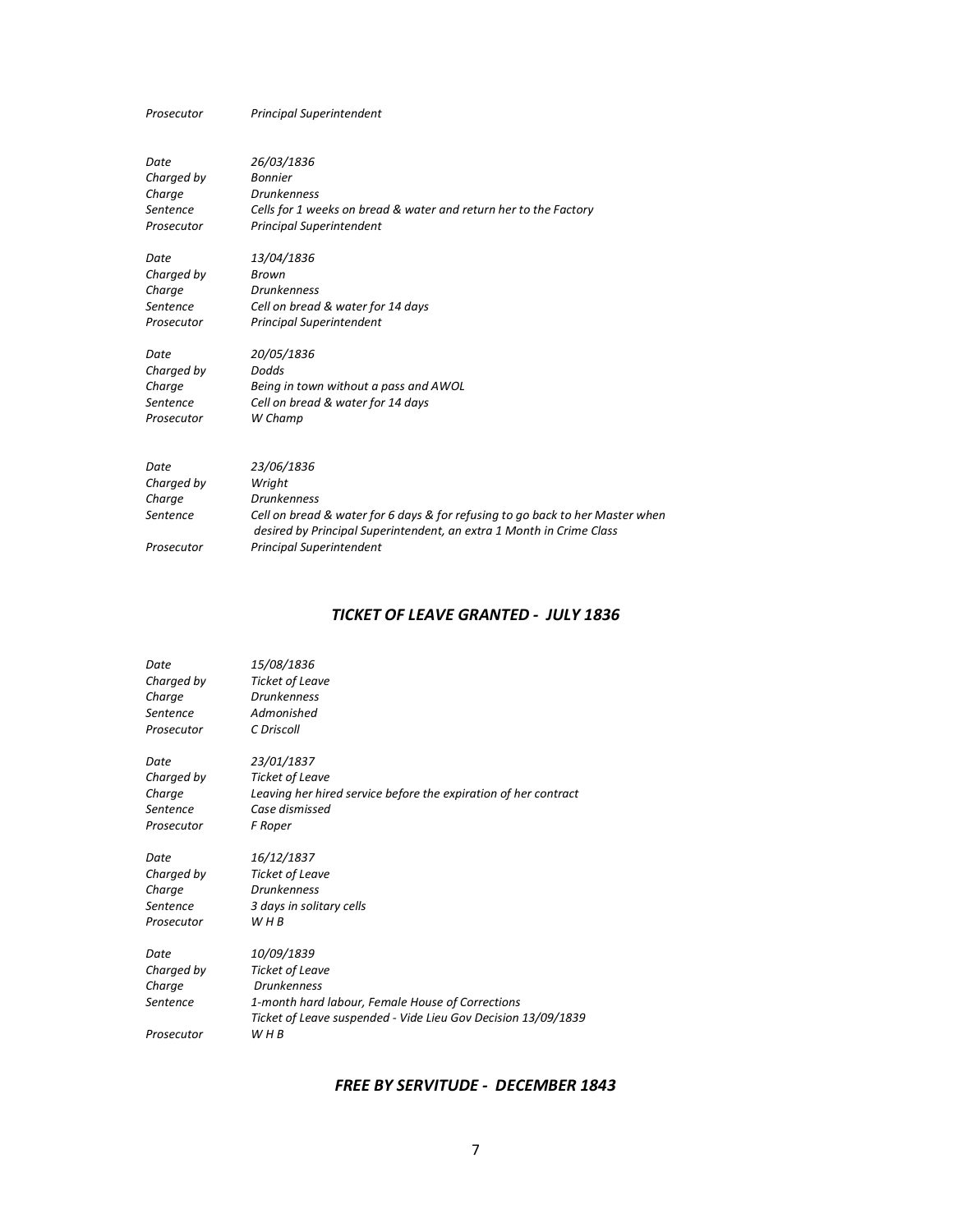Ann McIntyre - Transcribed Charge Sheet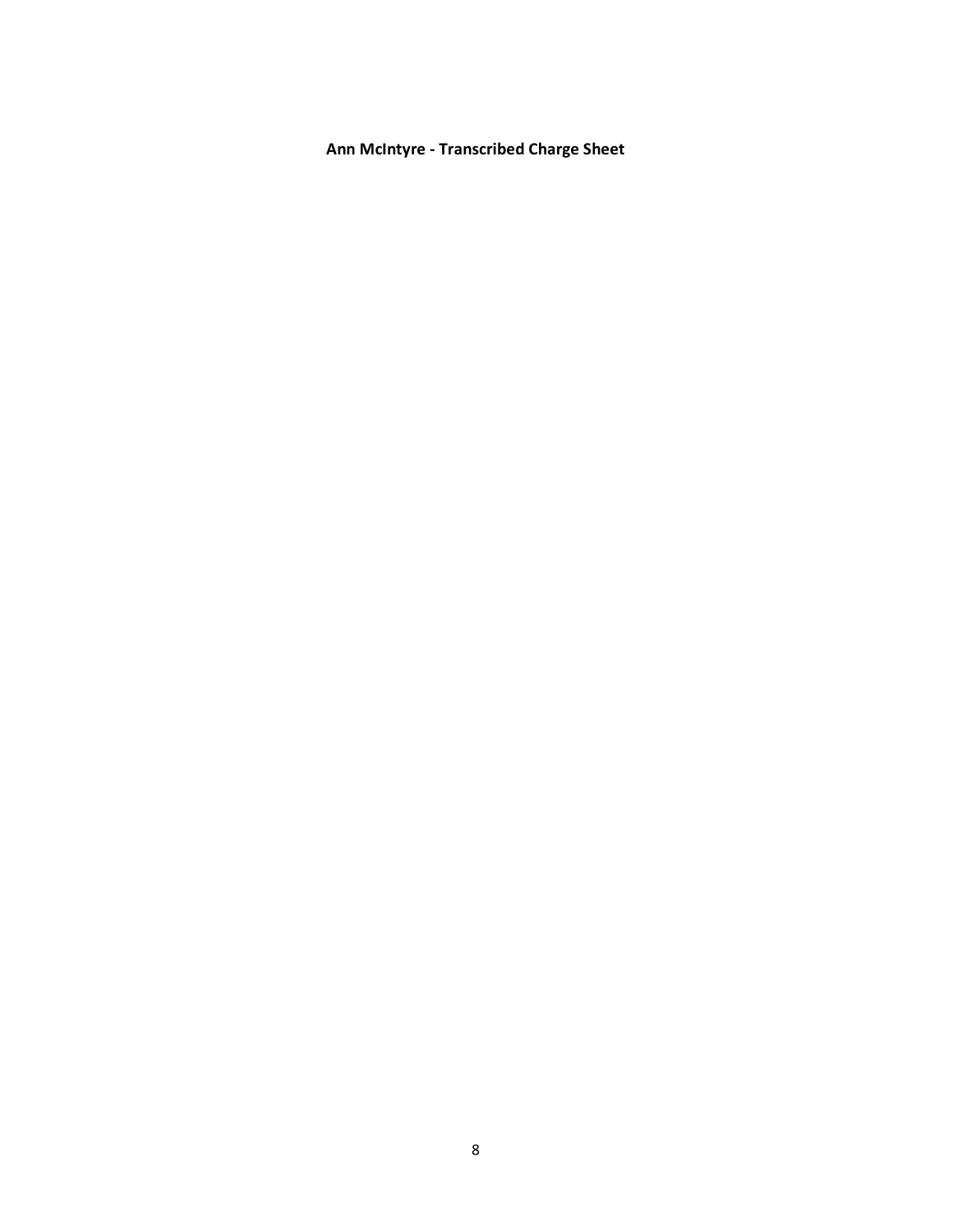# ANN McINTYRE

# RECORD SUMMARY

# Van Diemen's Land

| Appearances in Court             | 31 times                        |
|----------------------------------|---------------------------------|
| 'Service' with different Masters | 25 times                        |
| 'Service' duration               |                                 |
| $1 - 30$ days                    | 22 times                        |
| $3 - 6$ months                   | 6 times                         |
| Time in 'Service"                | <320 days                       |
| Time in Female Factory           | >1700 days                      |
|                                  |                                 |
| <b>CHARGES</b>                   | Drunkenness                     |
|                                  | Absence Without Leave           |
|                                  | Abuse of Master or Judge        |
|                                  |                                 |
| <b>SENTENCES</b>                 | Wash Tub                        |
|                                  | Bread & Water                   |
|                                  | <b>Stocks</b>                   |
|                                  | Cells                           |
|                                  | Crime Class (+ Second Class)    |
|                                  | Second Class (Minimum 3 months) |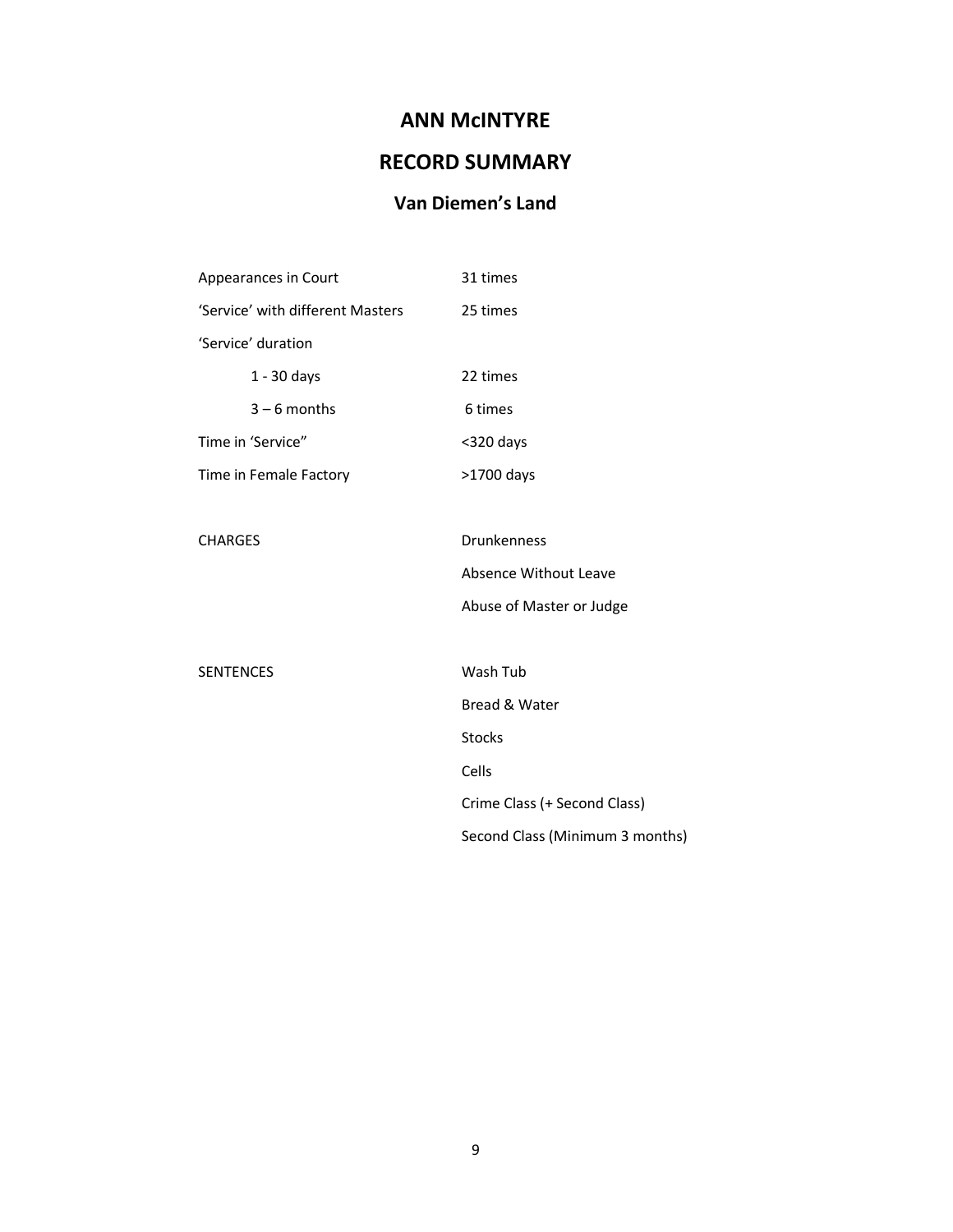Maybe, Ann's reluctance to stay in 'Service' early on was initially because of her desire to return to her children in the Factory. However, it doesn't explain Ann's continued desire to remain in the Factory for the ensuing years after her children had been removed to the Orphanages but revelations from other Factory inmates infer that a group of women prisoners chose to be there rather than in 'Service'.

#### What was it about being in 'Service' that made the women choose the Factory!

The record seems to show Ann was an alcoholic. Or was she? Or did she use this as a means to remain in the Factory rather than being open to sexual and other abuse in 'Service'?

On 16 March 1832, Ann was up on a charge because of absence from 'Service' but was only admonished. On her return to her master's home, she got herself drunk and placed on another charge followed by three other charges over the ensuing four weeks such that by mid-April 1832, she was returned to the Female Factory into the Crime Class.

From here it was a continuing placement into 'Service' with 25 different people and then promptly back into Court to be prosecuted, 22 of these placements lasted from 1 day to less than one month.

From Ann's arrival in Van Diemen's Land until the granting of her Ticket of Leave six years later, she faced the Principal Superintendent in Court on 31 occasions.

All thirty-one charges related to either drunkenness, AWOL or insolence in her 'Service'.

During this six years, Ann was incarcerated at least 80 percent or 1700 days in the Cascades Female Factory

She received sentences that included time in the cells, bread and water only, in stocks, in the Crime Class and in the 2nd class for periods up to 180 days.

Interestingly, for the next twenty-five years, except for two further drinking skirmishes with the law shortly after receiving her Ticket of Leave in Jul 1836, until her death on 16 June 1861, Ann was never again seen in a Court.

## Where were

## Ann's children

## during this time?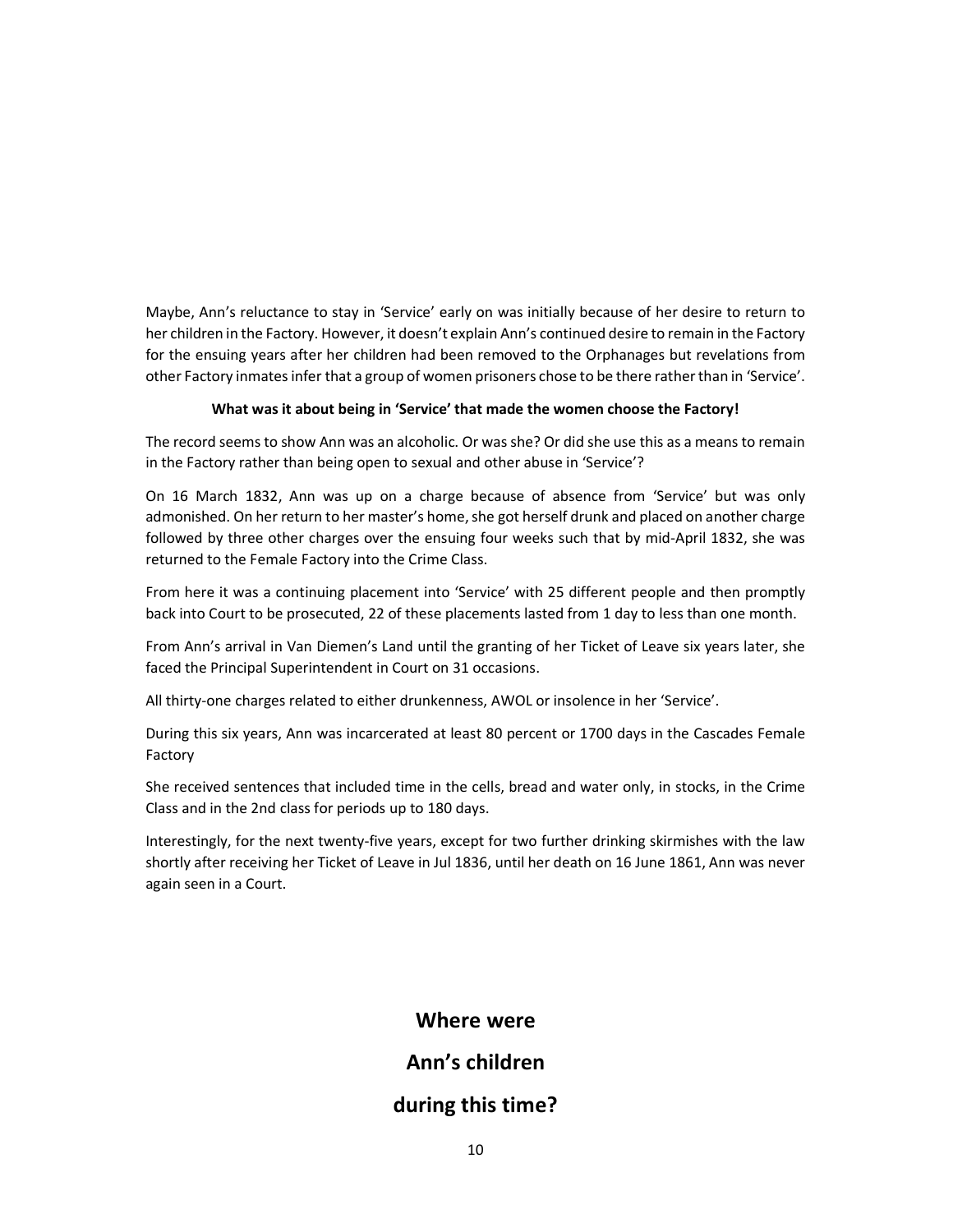## JULIA AND ANN FERNS

### Early Days:

After arriving on the ship from England in 1830, as it appears the practice, Julia and Ann would have been housed in the infant nurseries in the Female Factory whilst their mother placed in her 'Service' in the community. After two drink related issues in 'Service' immediately after arrival from England, each period of 'Service" lasting less than a couple of days, Ann was punished with eight months in the Female Factory. The reason for the transgressions may well have been so that she could be placed back with her two girls!

### [image] Female Factory, Cascades.

### Orphanage Homes:

In 1828, temporary homes for the orphaned, destitute and neglected children of the colony were established. Children admitted were either destitute, had one parent living, or had parents who could not afford their education. Most came from convict backgrounds, with parents more likely to be in gaol, unemployed or perceived by the authorities as leading immoral lives. The orphan schools were an integral part of the convict system, with the same mechanisms, regimentation, discipline, punishment and control. Boys were placed in a converted distillery on New Town rivulet with the girls being placed in a private house in Davey Street, Hobart Town.

When Ann had served her sentence in the Crime Class at the Female Factory for these convictions, she was transferred to the King's Orphan School, in Davey Street, Hobart Town, most likely to allow Julia and Martha to live with their mother in a school environment. This may well have been done to keep the family together, the two girls as orphans in the school with their mother in 'Service' at the orphanage. This arrangement succeeded for around six months. This was one of Ann's longest stints outside the Female Factory over the six years before she finally received her Ticket of Leave.

But it didn't last as, on 16 August 1831, Ann was back in Court and charged with being drunk in 'Service' at the orphanage. This led to a sentence of at least five months in the Female Factory at the Cascades. Martha returned with her mother to the infant nurseries at the Factory, but it is unclear whether Julia also accompanied her or was left behind in the Davey Street orphanage.

## Julia Ferns:

On 25 February 1832, Julia, aged 8 years, was admitted to the King's Orphanage in Davey Street, Hobart Town, her name registered as Julia Fair or Farrance. - # 33 in the Kings Orphanage School Register for Girls.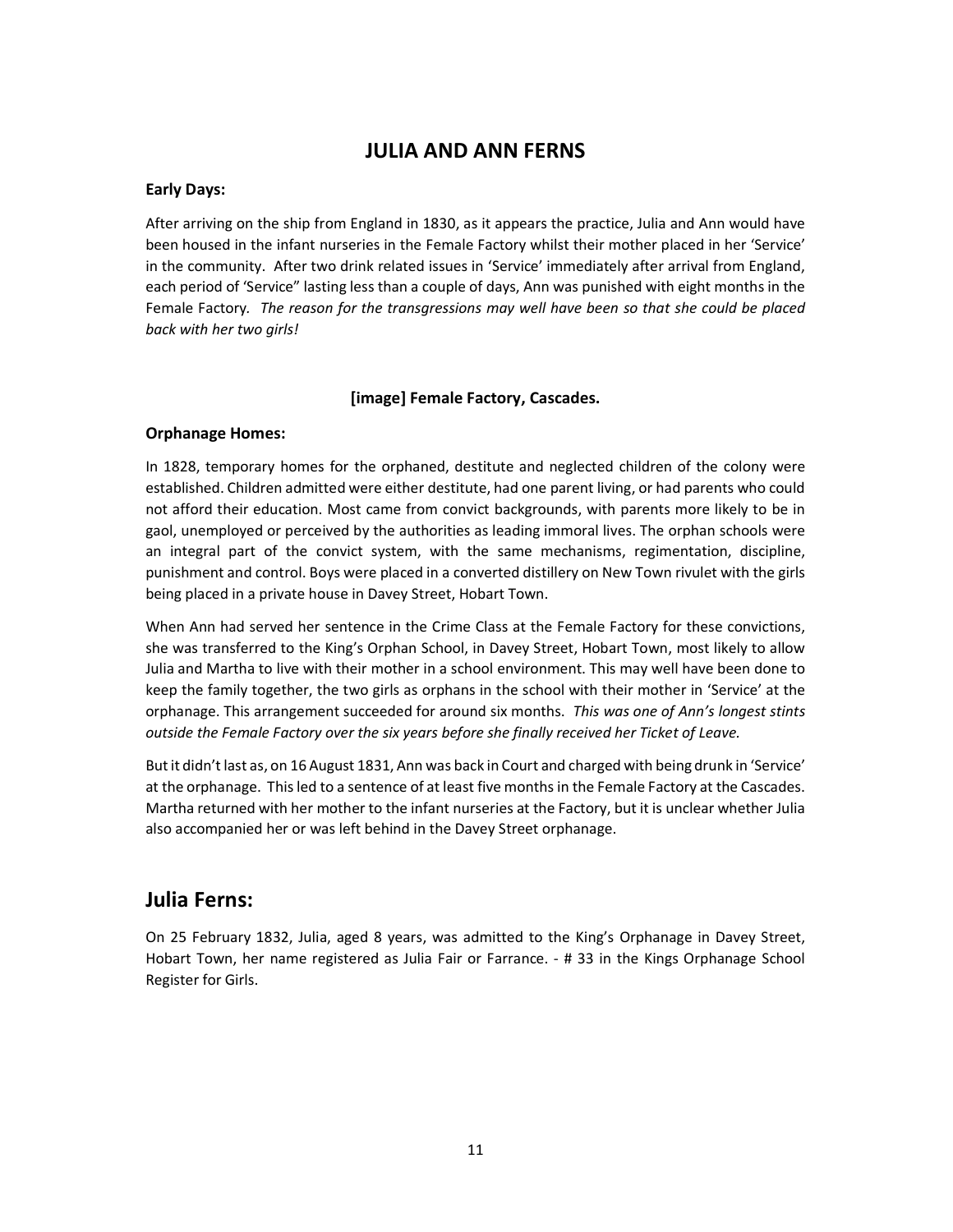America Rubbach 4 (bout) 12 1832<br>August Morgan 3 1 10 1832 Mode a Premier

King's Orphanage School Register for Girls.

### St John's Orphan School, Newtown:

The temporary orphanage establishments were superseded by a new orphan school building, part of St John's Church, which still stands at the top of St John's Avenue, Newtown.

The orphanage, designed by John Lee Archer is part of St John's Church and was completed in 1832, the girls occupying the building to the right of the church, in December 1832, and the boys to the left, in October 1833.

The Church part of the establishment catered for the religious needs of the orphans along with local convicts and the Newtown congregation. The ground floor was for the general public, with four fireplaces, one in each corner, to help to warm the winter congregation. The Governor was allocated a private box right next to one of these fireplaces.

The orphans mounted stairs to an elevated gallery on the eastern side of the church via the clock tower whilst the convicts occupied the western gallery facing the children. Sometime after Martha left the orphanage, a curtain was hung to separate the convicts from the orphans so that the orphans could avoid the lewd stares and not be tainted by the convicts.

[image] Concept sketch St John's Orphan School.

Photo St Johns Orphan School in Newtown.

[image] Orphan School Dormitory.

[image] Ground Floor Plan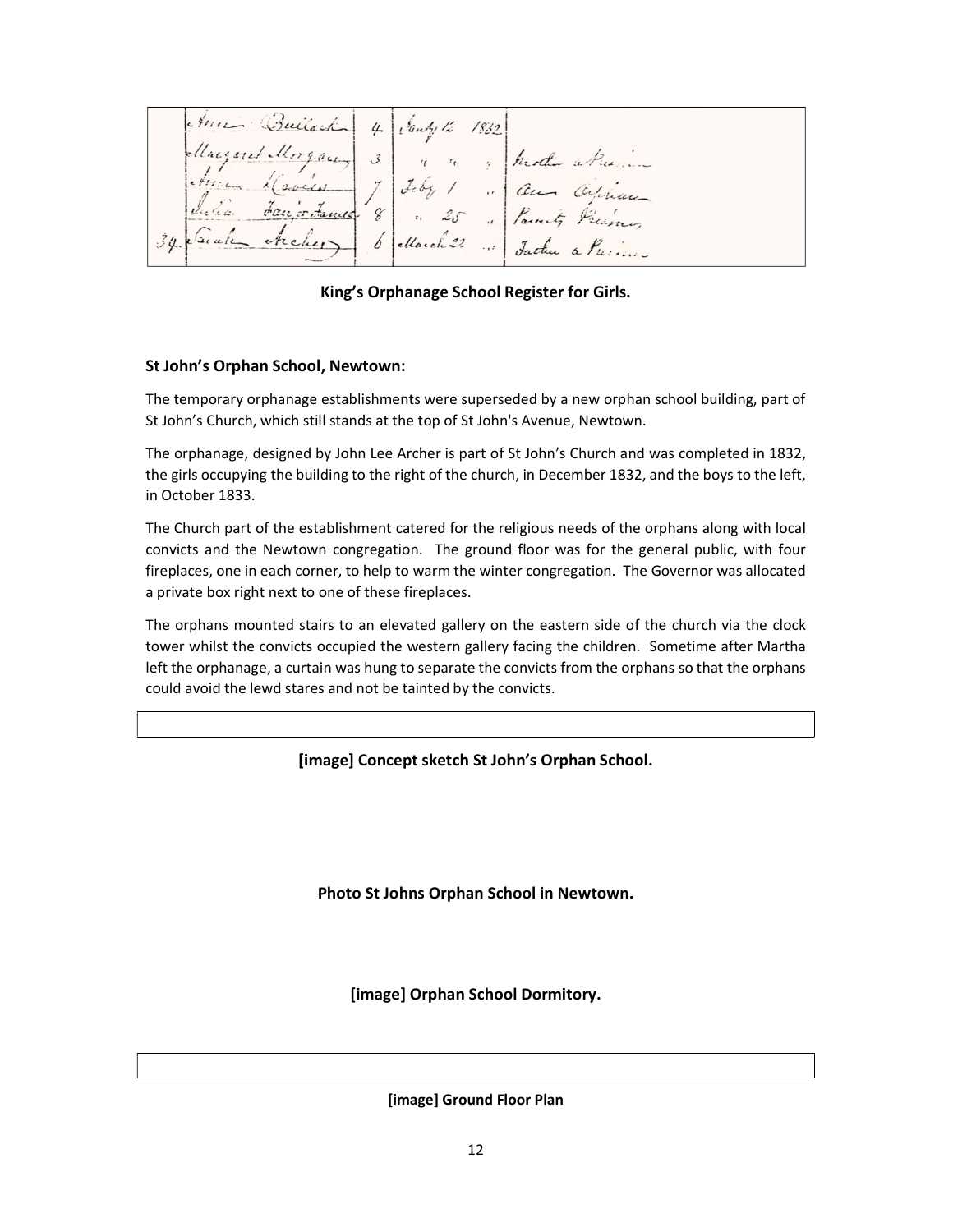### [image] Dormitory and School Wing Plan

Julia was transferred from the Queens Orphanage in Davey Street Hobart Town to the Newtown orphan school and reunited with her sister Martha although it is not clear whether Julia was admitted before or after Martha's admission.

12 year old Julia died in the Orphan School Hospital on 20 February 1835, one of eighteen other deaths in the Orphanage in 1835 – an appalling statistic! The incidence of death was four to five times that of the normal population in Van Diemen's Land at that time!

Julia 'Farrel' was buried as an orphan child in Parish Trinity, County of Buckingham, on 24 February 1835, aged 12 years.

The Authorities in charge of Julia's welfare did not even know her surname; perhaps did not know that she had a sister also in the orphanage and may be knew nothing of her mother.

[image]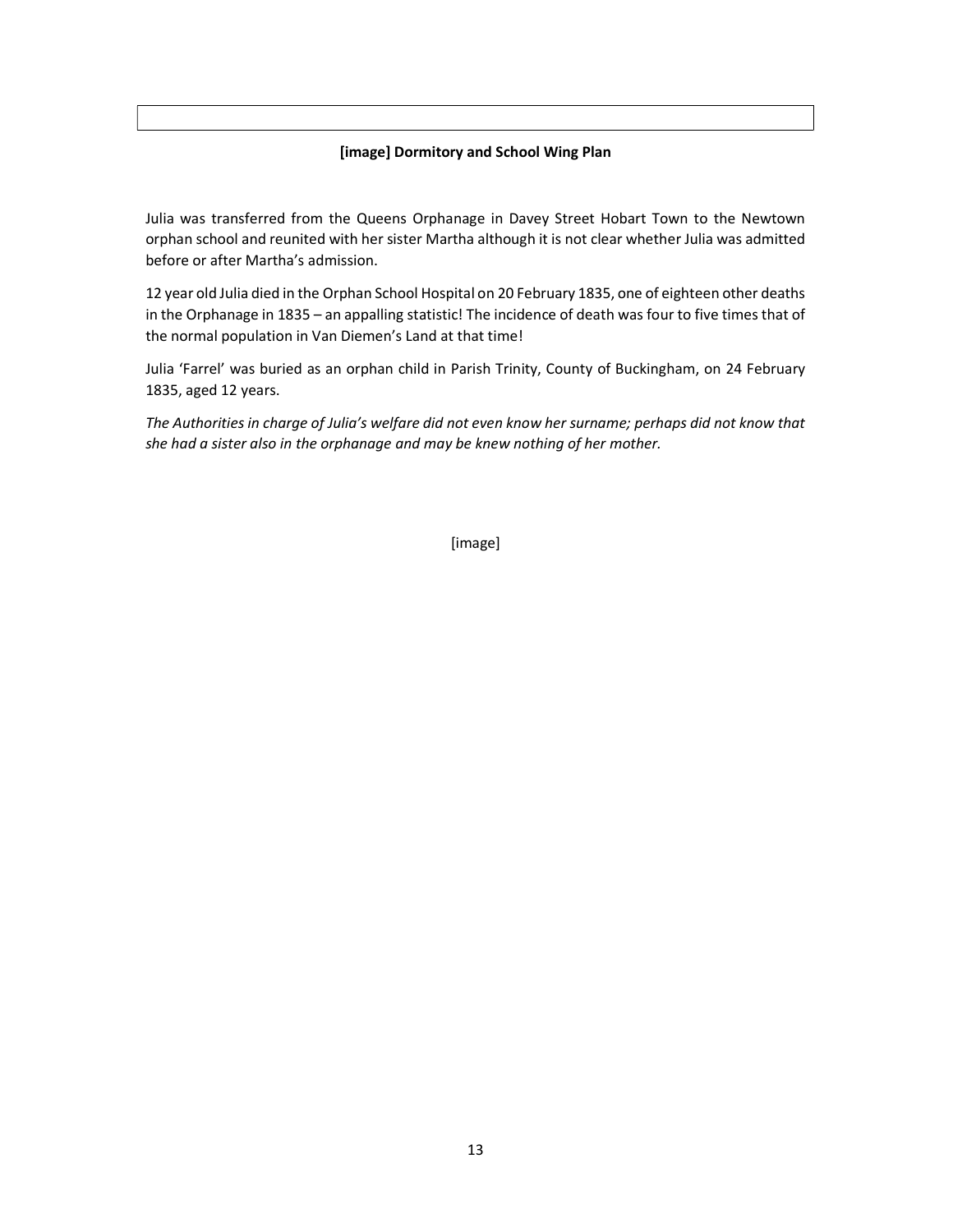## Martha Ferns:

Martha remained in the Female Factory until 9 January 1833 when, at six years old, she along with 40 other children aged between three and twelve years from the factory nurseries, were transferred to the Newtown orphanage. In later years, children in the convict nurseries, at the age of three years, were sent to the Orphan School.

The transfer was noted through a minute of the Committee of Management of the Orphan School.

KING'S ORPHAN SCHOOL

## MINUTES OF THE COMMITTEE OF MANAGEMENT

Committee Room

10<sup>h</sup> January 1833

Present: Revd. W Bedford, Mr Moodie, Mr Yeoland

The Secretary reported that he had late on the previous day between the hours of four and five o'clock received an intimation from the Master of the Female Orphan School that 41 boys and girls in four carts with some bedding had arrived at the school from the Female Factory and that he wished to know if he was to admit them and that he (the Acting Secretary) had by a note requested the master to receive them as they must have been sent by some authority however irregular.

The Committee regret that the management of this affair had not been entrusted to them more particularly as such a large increase required corresponding arrangement and accommodation especially at the commencement of a new era in reference to the Establishment at New Town.

The Committee would remark that in reference to this proceeding the children were detained in the carts at the building for several hours, the master not conceiving himself justified in receiving them in the absence of higher authority without the usual order of admission from the Committee of Management .The Committee requested His Excellency's sanction for the retention of these children and in which case that the Committee may be furnished with a statement of the names, ages of other necessary particulars respecting these children in order that they may be registered in conformity with the regulations.

12 January 1833.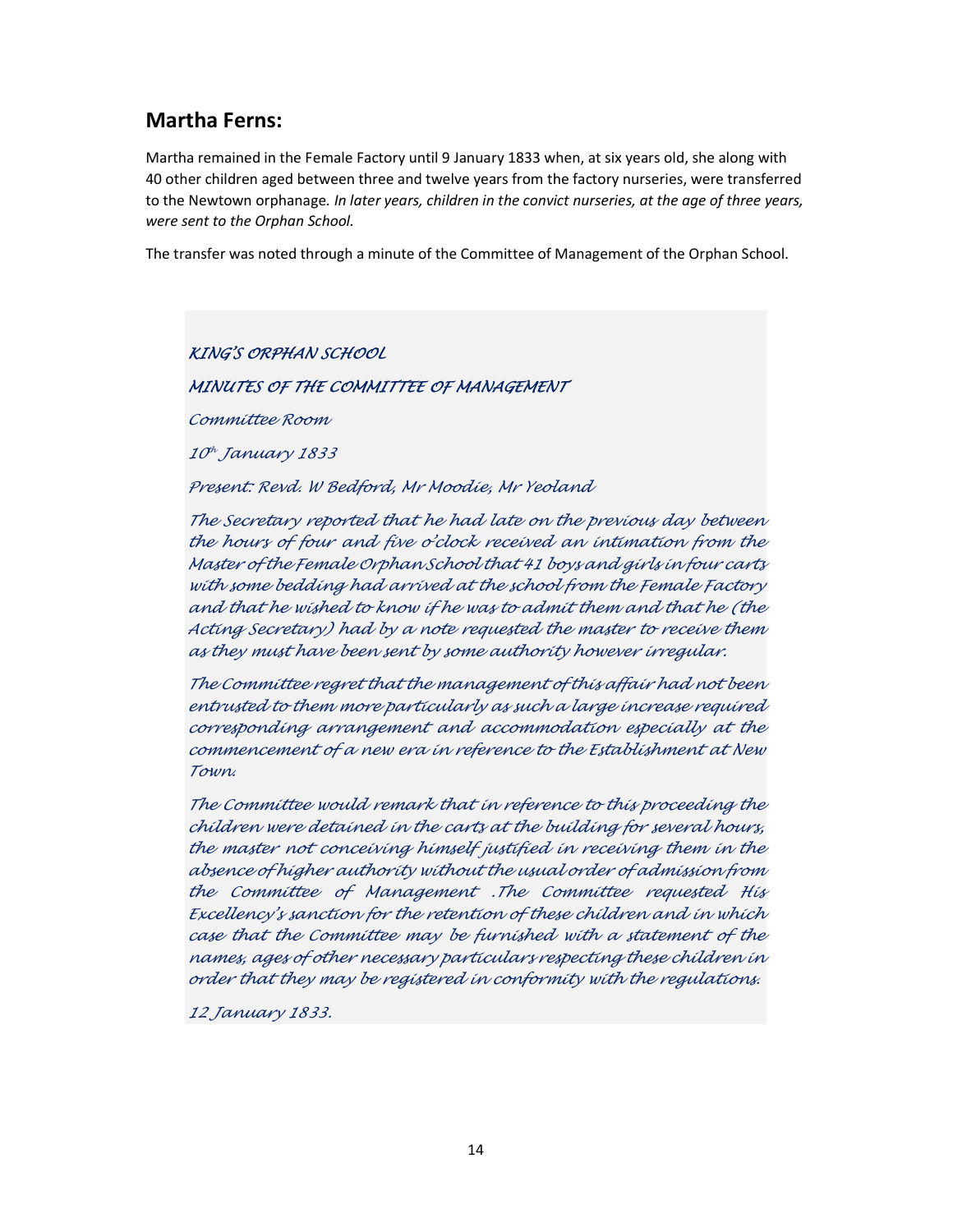Martha was admitted to the new orphanage from the Female Factory as is shown in the admittance book for the orphanage sourced in the Tasmanian Archives. Her mother, Ann, was serving a 4-month sentence in the Crime Class for drunkenness in the Female Factory at this time.

### [image] Martha: King's Orphan Register

Martha was released from the orphanage on 2 July 1840 at age fourteen years, possibly on her birthday! Martha, unable to read and write after eight years in the orphanage, was apprenticed to T. Smith, at Ross, where she would have been forced to work for no money until eighteen and at the mercy of her master regarding food, clothing and housing.

How is it that Martha could not Read n Write after eight Years in the Queen's Orphanage?

Why didn't Ann remove Martha from the orphanage once she had her Ticket of Leave or at least once she had her full pardon?

| Queen's Orphan School Register |                      |                                 |
|--------------------------------|----------------------|---------------------------------|
|                                | <b>NUMBER</b>        | 47                              |
|                                | <b>NAME</b>          | <b>Martha Ferns</b>             |
|                                | AGE:                 | 6 years                         |
|                                | ADMITTED             | 9 <sup>th</sup> January 1833    |
|                                | <b>PARENTS NAMES</b> | From House of Correction        |
|                                | TIME OF REMOVAL      | $2nd$ July 1840                 |
|                                | <b>RELIGION:</b>     | Protestant                      |
|                                | REMARKS:             | From Female House of Correction |
|                                |                      | Apprenticed to T Smith, Ross    |
|                                |                      |                                 |

#### Martha Removal: King's Orphan Register.